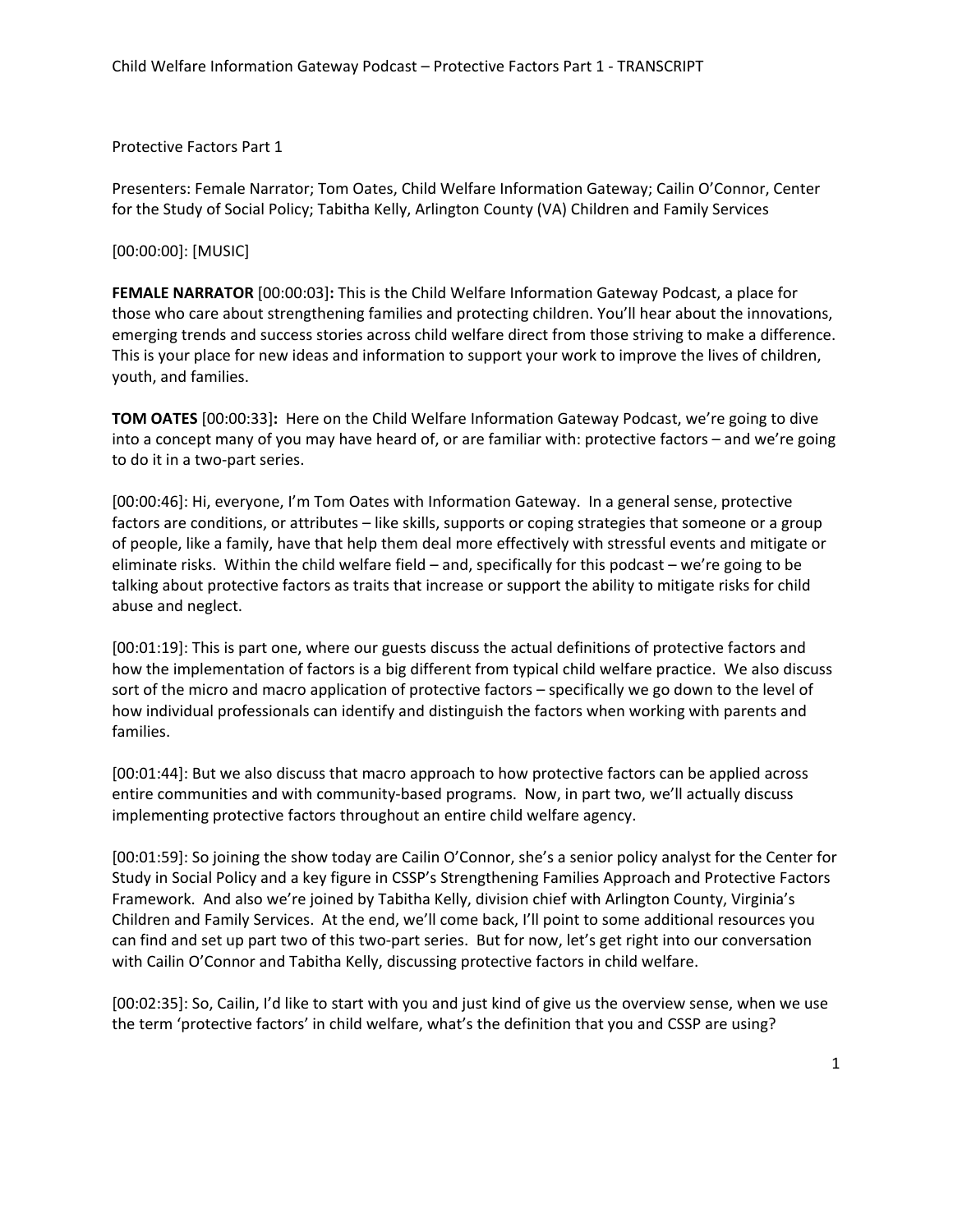**CAILIN O'CONNOR** [00:02:48]**:** Protective factors are characteristics - whether they are at the individual or family or community level - that make positive outcomes more likely. In the research literature there in the face of risk; another is called promotive factors - those make positive outcomes more likely across the board, regardless of risk. We tend to use protective factors as shorthand to mean both of those are actually both protective and promotive factors and our parallel framework - Youth Thrive - that's are actually two separate concepts; one is protective factors - which make positive outcomes more likely concepts because the protective factors that we've identified in the Strengthening Families Framework protective and promotive factors for young people, we use the term protective and promotive factors more consistently just because that terminology is used more in the youth development field.

 **TOM OATES** [00:03:35]**:** So give me a sense of what those protective factors - in the general sense - what they are, some of those key things when an agency looks at to think about 'Okay, is this a protective factor or not". Kind of, what are those categories that these would fall under?

 **CAILIN O'CONNOR** [00:03:49]**:** Our Strengthening Families Framework organizes under five categories of protective factors. That's not saying those are all the protective factors that exist in families' lives, but these five are ones that we identify through the literature as things that we could change through our interaction with families in different service settings. So, that said, they are mostly related to the parent themselves, so parental resilience - which includes the ability to thrive despite adversity, which also refers to parents' mental health status and ability to be the parent they want to be regardless of what else is going on in their lives.

 [00:04:22]: Then we talk about knowledge of parenting and child development - which is, of course, very critical, and I would say often our interventions for parents focus on that one, and ignore some of the others. But, there, we're talking about having appropriate expectations for what children can do at certain ages - making appropriate decisions based on your individual child and their developmental readiness and - particularly with families who have children with special needs - that this becomes very important, of understanding your own child.

 social isolation and that really make it possible to be the parent you want to be. [00:04:51]: The next protective factor is social connections, where we talk about the importance of having someone to turn to, to talk to; someone to call when you need a hand with something, when you need someone to watch the kids with short notice - all of these kind of things that are the opposite of

 [00:05:11]: We also talk about concrete supports in times of need which is a large category that can food pantries, all of that - but concrete support can also be delivered through social connection - so it could be a neighbor who brings over a casserole when you have a new baby - that's also a concrete include everything from formal services - like child welfare intervention and domestic violence support, support in times of need and that's the kind of thing that helps families feel supported and get through those challenging times.

[00:05:38]: And the final one we talk about is nurturing children's social-emotional competence, so this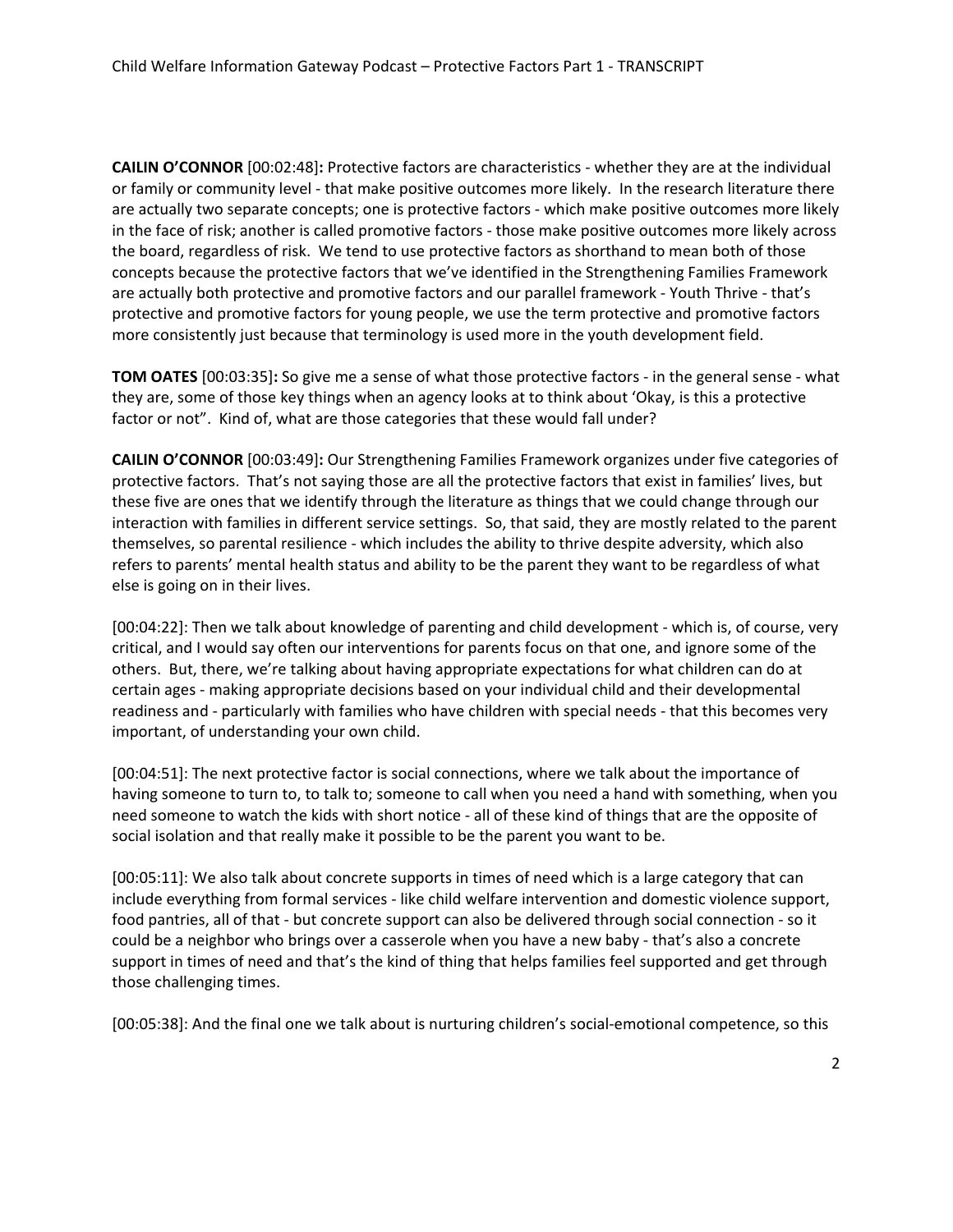is the one where we're actually looking at the child, but again, we're still looking at what the parent does to help that child develop their social-emotional skills and that's also something, of course that teachers, childcare providers, caseworks can also work on with kids - but primarily we're looking at how do we support the parents to play that role in their children's lives.

 **TOM OATES** [00:06:03]**:** If, when you start listing all of these out, the first thing that comes to my mind is these are all positive influences as opposed to, we walk in many times and if there's a family in need, looking at, okay, what's good, what's right, what's supportive? Do you have to kind of really separate that mindset, because many folks may look at this and say 'okay, where is this different form a risk we turn around and say, 'alright what's wrong, what's wrong, what's wrong?' - where here you're factor?'. Do you have to play this game or is it easily recognized, or do people, you know, understand the difference between a protective factor and a risk factor?

 **CAILIN O'CONNOR** [00:06:38]**:** Well, I think in a lot of cases, you can see the protective factors as the flipside - the other side of the coin - of some of the risk factors we talked about, so for example, when we talk about social connections, to me that tells us a lot more about what to do with a family than just knowing that social isolation is a risk factor. So, social connections being more positive, tells us where to focus our energy and what we're trying to build, as opposed to just what's a concern.

 reluctant to use a strength-based approach because their job is to make sure that the child is safe and so they want to focus on and address the risk factors - and we're never saying that that's not important, we know that's important - but we know we can mitigate a lot of those risk factors by approaching it from [00:07:06]: In the child welfare field in particular, we sometime have case workers who are little strengths and that is a much more positive way to work with families.

 bad, this is bad, this is bad,' it's saying 'there's a strength here we can build on, there's another area that [00:07:32]: It's a much more action-oriented way to go into the work because it's not just saying 'this is we know you need to be strong in and it seems like you need support there,'. And you may end up doing a lot of the same interventions that you would do from a risk perspective, but approaching it from strength really makes it less adversarial, makes the parent feel more respected and recognized for the strengths they do have.

 **TOM OATES** [00:08:02]**:** So, Tabitha, I'm going to bring you in here in Arlington County, granted, you can that much different from what somebody may think of as typical child welfare, you know, as we look at only speak for what you're doing there in Arlington, but how is this kind of approach different, or is it typical child welfare today?

 **TABITHA KELLY** [00:08:19]**:** Yes, typically the primary concern for child welfare workers obviously is going to be the immediate safety threat to a child, and that is absolutely critically important - but it's not the entire picture - if you're solely focusing on the immediate danger, you are sort of missing something. the entire picture - if you're solely focusing on the immediate danger, you are sort of missing something.<br>And also focusing simply on the danger aspect doesn't help ensure long term safety and health, so the protective factors framework helps workers to conduct a more comprehensive assessment and get a better picture of what's happening in that family's life. You're certainly considering risk and safety, but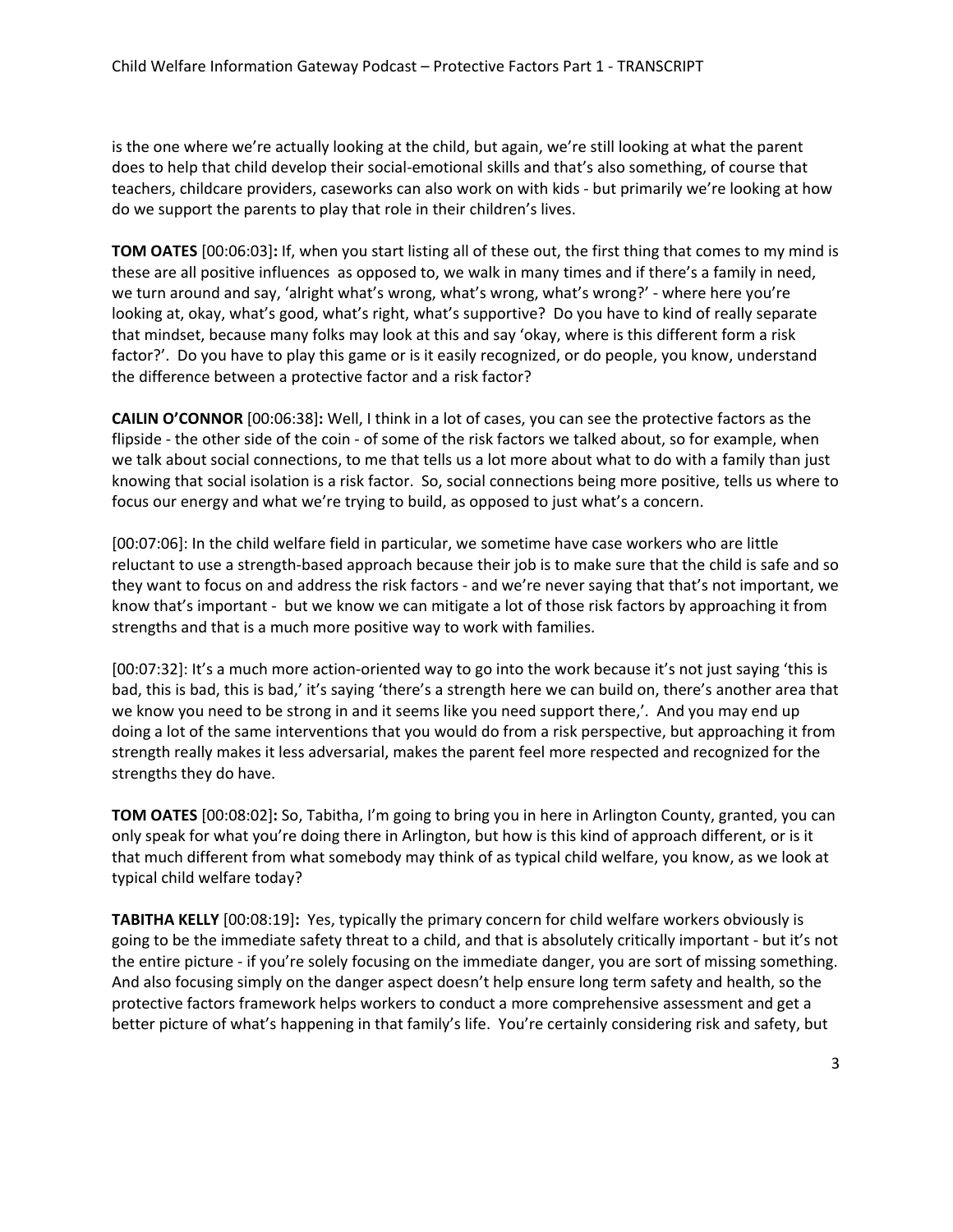you're also looking at those strength and resources that serve to - as the buffer - to mitigate that risk.

 what's going well and who in your network can support you, you know - for example - who is as [00:09:12]: The protective factor framework encourages staff to determine what's going right and concerned about this child as you are, and then you can bring them into the network to support the family and overall by working in this way - as Cailin indicated - there are concrete strategies that workers can use to partner with the families around their strengths and validate and support their decision making, so ultimately, it's leading to better outcomes for children in the long-run.

 **TOM OATES** [00:09:51]**:** So we talk about these, and you can kind of see, I guess, Tabitha, we're looking at really what are the, what's the environment, what are the influencing factors, what makes the are? There's got to be a big key on how do you identify what's there knowing that you don't have a lot of time to really get in-depth to all the influences that are happening with a family? situation the situation - which isn't just one child, one parent, one issue and that's it. So Cailin just, kind of, listed out those big picture protective factors, and Cailin, what are you doing, then, for those professionals to help them walk into a situation - because they never have as much time as they'd like how are they able to walk in and then identify, you know, and recognize what these protective factors

 **CAILIN O'CONNOR** [00:10:36]**:** I would say that Arlington is one of the counties or jurisdictions around CSSP that include questions you can ask parents to get at each of the protective factors. We have a set of those questions that are designed for child welfare specifically - we also have a set of those questions for more universal audiences - and I think a lot of it is going into it with parents from a partnership kids to thrive and we have to work with you right now to figure out what support you need to help that that country that's doing a really good job of integrating this right now. We provide some tools from perspective and engaging them in a conversation about 'we all want your kids to be safe, we want your happen'.

 mentioned the question of who else is as concerned about this child as you are? That's a question you connections, who else is in touch with this family that we can get to? And if the answer is, 'I don't know, I don't know if this family has anyone else in their lives', then we know that's a concern. [00:11:19]: So I think there are questions you can ask even in the intake, or investigation point, Tabitha can ask of someone who's making a report that helps immediately to identify who are the other social

 [00:11:50]: So we can get to it through a number of different ways - both through interactions with the someone makes a report, what is it that kept you from making a report sooner? Maybe you've been that's going to tell us a lot about that family's past social support and whether that's changed and kind of give you some insight into what's really going on that gets beyond just what's the situation that occurred and that you're concerned about by getting a broader picture about what's going on with that parents and with, in some cases, the reporter. Another way to get at that is possibly asking when concerned about this family for six months, but the grandma was living in the house and so, you thought they probably were going to be alright, and then grandma left and now you're seeing a deterioration family.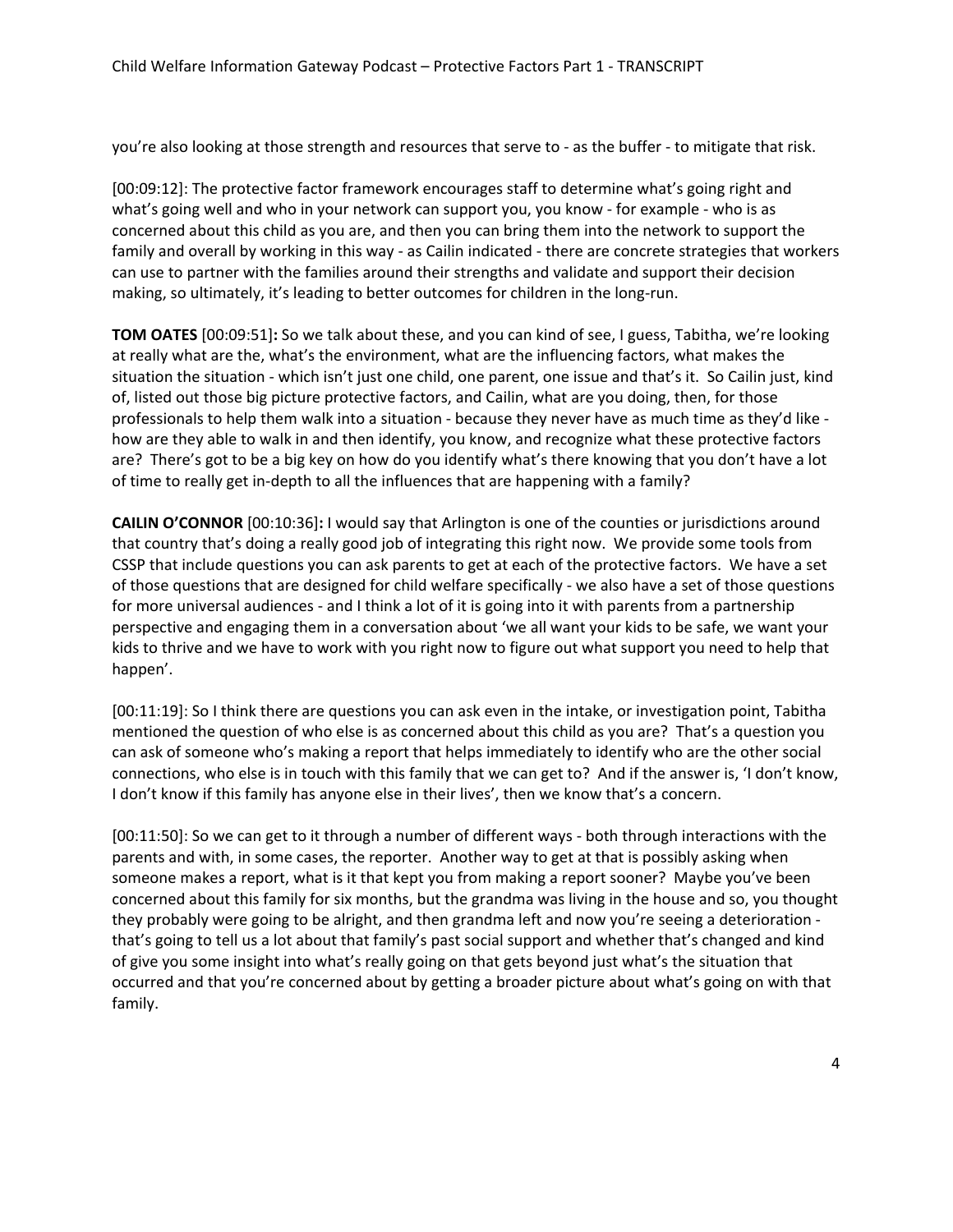**TOM OATES** [00:12:36]**:** Making the most of those interviews and where are you looking for - because it's not just getting the assessment - but trying to find what's the story behind the story on these? So, up to speed. As Cailin mentioned those tools, how are you using those and are you using, maybe, other questions, use the tools and, you know, when they're out there, at times, they're kind of out there alone Tabitha, you've got this turnover within child welfare, and so you're always trying to train and get staff methods to kind of equip your staff to have that capability to really, not only identify, but to ask - so what are you doing to try to ensure and make sure your staff is kind of armed with the best information and the best tools possible?

 **TABITHA KELLY** [00:13:21]**:** Sure. I certainly believe that it really all starts with leadership believing that all families have strengths, that families are the experts on themselves - and that's just not a lip service, like staff really need to believe that in the depths of their bones, right, and so then you hire staff who share that philosophy, first and foremost, so that it's easier to carry on those tasks because you can, they can more easily share the vision and add to it.

 had a brainstorming session as a leadership team and said, 'where do we want to be, how do we want to engage families, how can we make the best impact?', and we developed a logic model and it became foremost and staying intentional with what we're doing and making sure that this approach doesn't [00:13:56]: So creating a shared vision was important for us here at Arlington, and we sat down and we and amazing infrastructure tool for us to start creating action steps toward that; so that was first and strike staff as, like, another flavor of the month initiative, right. The protective factors framework is an approach that can easily overlay on existing programs, practices and policies, so it really dovetails nicely with a lot of what's already happening.

 [00:14:50]: And so when you see staff doing things that are in line with the protective factors factors framework inside of it. For example here in Arlington, we have redesigned our safety and our service planning tools so that we can identify needs and risk, but also strengthen resources, as well, and staff to address protective factors in their case presentation, so that it can easily be outlined so that we framework, you're recognizing that, you're highlighting all of those small, but significant changes that ultimately create great momentum, right - and then you're redesigning tools that embed the protective we've integrated the protective factors framework into our Safe Case Closure Criteria; we've challenged are talking about it quite a bit, right, and we are talking about protective factors in team meetings, as well and we've more recently added the protective factors into our performance evaluations so that staff and managers are accountable for good outcomes. So those are some of the ways in which we're trying to embed it and it's actually working.

 **TOM OATES** [00:16:06]**:** We're going to, that's a great tease for part two, when we really dive into two. But, Tabitha, you brought up something interesting about the family is their own expert, nobody that once the family can identify an area of improvement, once the family can kind of see a solution, or path they want to take, they just may need a little help getting there - as opposed to somebody trying to implementing it at the agency level, so if you're listening here to part one, make sure you listen to part knows that family better than that family, but then there's, is your staff trying to, or do they recognize suggest a solution, are they seeing bigger buy-in? Because it's almost like somebody understands the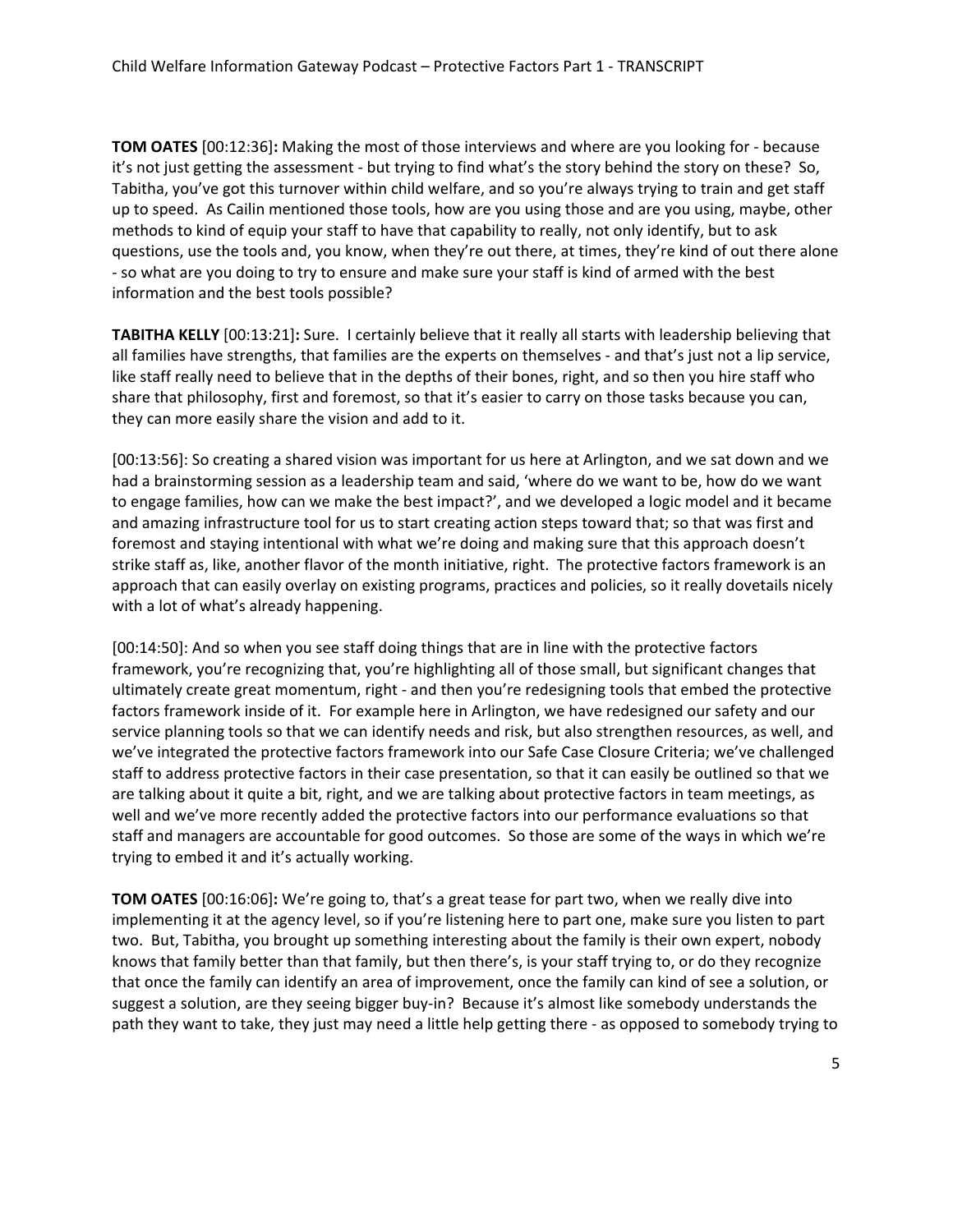force something down - are you guys seeing that?

 **TABITHA KELLY** [00:16:50]**:** Absolutely. When you're respectfully partnering with families, they're easier family member early, but it's another thing to continue that family engagement throughout the life of a even to disagree with us when they need to. And so they're really actively engaged, and it's affecting there's compromise, obviously that has to be made - but altogether, when you're partnering with to engage and they want to be involved and they stay involved - because it's one thing to approach a case - and once they're bought-in and they can see that, 'hey, I'm making some progress here, toward my goals and my kids are benefitting, and I'm benefitting', they really continue to give voice to their concerns, they are more readily able to speak out in court about what's happening in their lives, and permanency, kids are going home faster, families are being creative in the ways in which they support each other - and certainly, there's laws and regulations that we have to abide by - and sometimes families, everyone wins.

 **TOM OATES** [00:17:58]**:** Yeah. You've really given us a great sense of the execution level at that micro way that that can also be implemented on a higher level as you really kind of look at that macro level with community groups, right? level of the protective factors but - and as much as we talk about families, you know, Cailin, there's a

 **CAILIN O'CONNOR** [00:18:18]**:** Right. A lot of communities have started using the protective factors pediatric clinics and family practice clinics that are well-versed in the protective factors and they think framework in a variety of different systems, and so, a lot of times we can, a child welfare system that wants to take on a Strengthening Families approach may find that the early care and education providers in their communities are already trained in this; and/or the home visitors in their community are using this approach; and/or the family resource center. In some communities, we even have about that when they are approaching the well-being of a family overall.

 [00:18:54]: We have in some states, the corrections department is using the Strengthening Families systems, but I didn't know they spoke that language, so we weren't really reaping the benefits of it.' protective factors approach before parents are sent home after having been in jail. And so, there's a lot of potential partners in the community - the challenge might be that you won't know who those partners are right away. We recently had a conversation with someone in a community who said, 'well, it just occurred to me that there are a lot of people who speak this language in my community and other

 [00:19:24]: So we want to say that when you call together a family team meeting, that all of the people around the table should be familiar with protective factors and with this idea of approaching families from a strength perspective - and some of them may already be, they might do their own program, or you know, whatever their capacity in the community is, they might be using Strengthening Families already, so it becomes a good way to align our work and to kind of connect with other programs - so one program might be able to say, 'well we primarily focus on concrete supports in times of need, but we also know that families also need social connections, so we do reach out to the family resource center where we know they can go to group events', or things like that where we can make connections across systems and make sure the families are getting all the support that they need.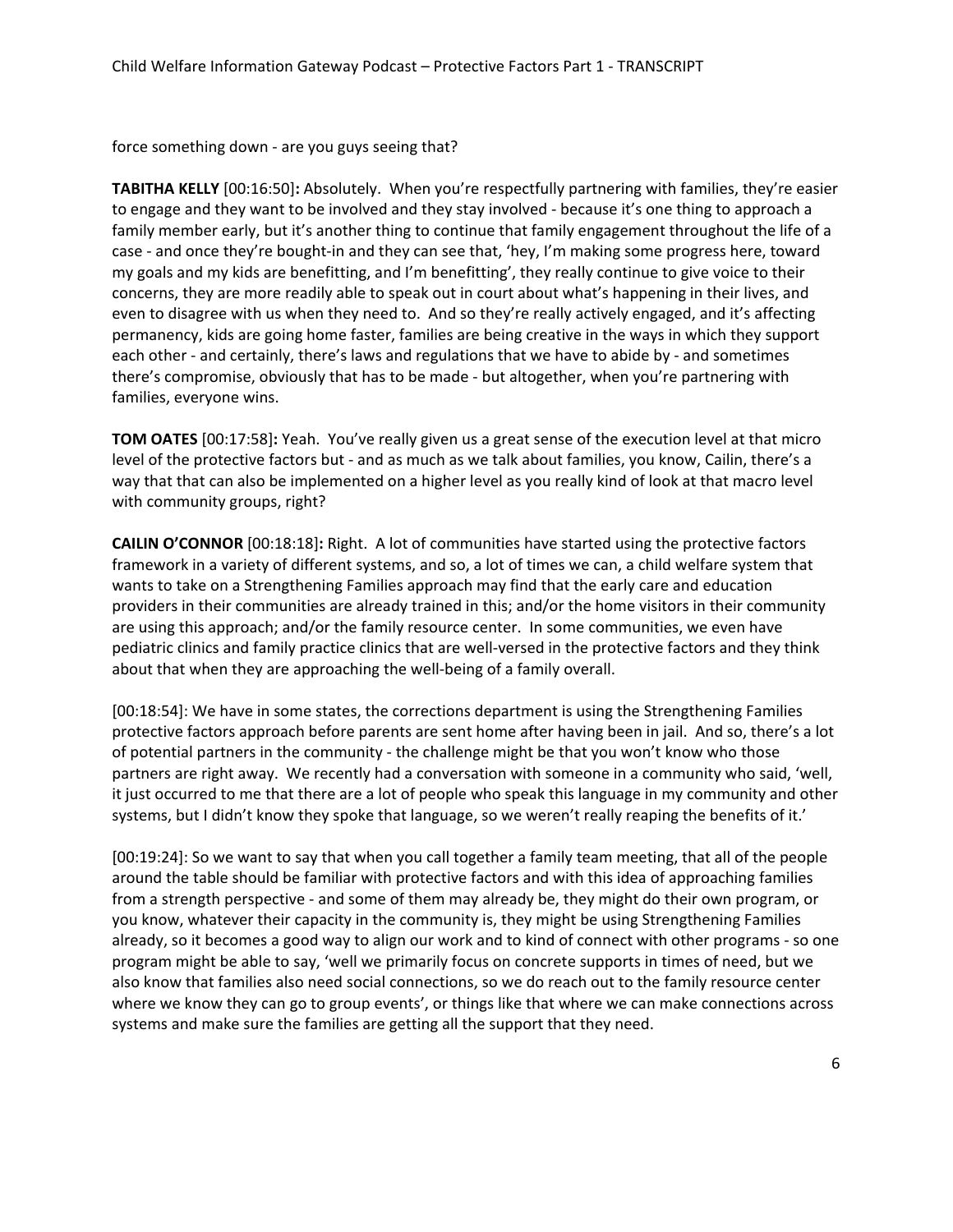**TOM OATES** [00:20:13]**:** Is there any communication gaps or lost in translation issues, or are you finding that these agencies, when they do partner together, kind of pick up and speak the same language?

 **CAILIN O'CONNOR** [00:20:24]**:** Of course there are sometimes still going to be communication gaps, but I think the protective factors framework helps to bridge that a lot, because even within, for example, the evidence-based programs operating in states and getting additional funding to expand in states also had a requirement to work together more and even within home visiting programs, they were speaking different languages about the outcomes they want for families and how they get to them; and when you that you don't and it's been really useful in that way. home visiting programs, when the Affordable Care Act expanded home visiting a lot across the country, introduce the protective factors framework, everyone can see where their work aligns to those and then - even though that's still not going to be the language you necessarily speak within your own program you can connect to others and see where you're on the same page and where somebody has a strength

 **TOM OATES** [00:21:16]**:** So if someone is running a small program in a community and they, you know, them pushing through - what's the best place for someone like that to start when it comes to the protective factors, because many times it's just, kind of, like you're just dealing with the factory, issues are coming in and you're trying to put out fires. How do you, help like a community-based group, kind they're doing their best, they're plugging away, they've got their grant, or you know, whatever's funding of, take stock, assess and then apply in a manner that can be sustainable?

 **CAILIN O'CONNOR** [00:21:49]**:** Well we actually have a set of four different program self-assessments that programs can use to do exactly that; to kind of look at - once you've got an idea of what these protective factors are and you've decided to try to do more of a strength-based approach - you can go through this self-assessment. We have one that's for early care and education programs, one for familybased childcare, one for home visiting programs and one for community-based programs, which is a bit of a catchall, but really designed with, like, family resource centers in mind, but it would work for other programs that are delivered in the community.

 that you're already doing and there's something there that you could do. They are a wide range of different steps - we refer often to small but significant changes in progress, so as Tabitha said, this not [00:22:21]: And you can go through, for each protective factor, there are everyday actions you can take that help to build that protective factor and the self-assessment is structured around those everyday actions - so for each everyday action, there are four or five items you can rate yourself on how well you're doing them currently, you can identify ones where you want to make a change and start implementing them and the self-assessments are really designed in a way that there is something there replacing anyone's current approach to work, it's not replacing the program you're implementing, or the curriculum you use, but there are small things you can do differently that will make a difference in how you're interacting with families, and the self-assessment helps identify those.

 **TOM OATES** [00:23:12]**:** There is just as much of an internal process, 'how do I approach my work?', but there's also the flipside of, 'okay, how do we help the parents and the families improve on their end?',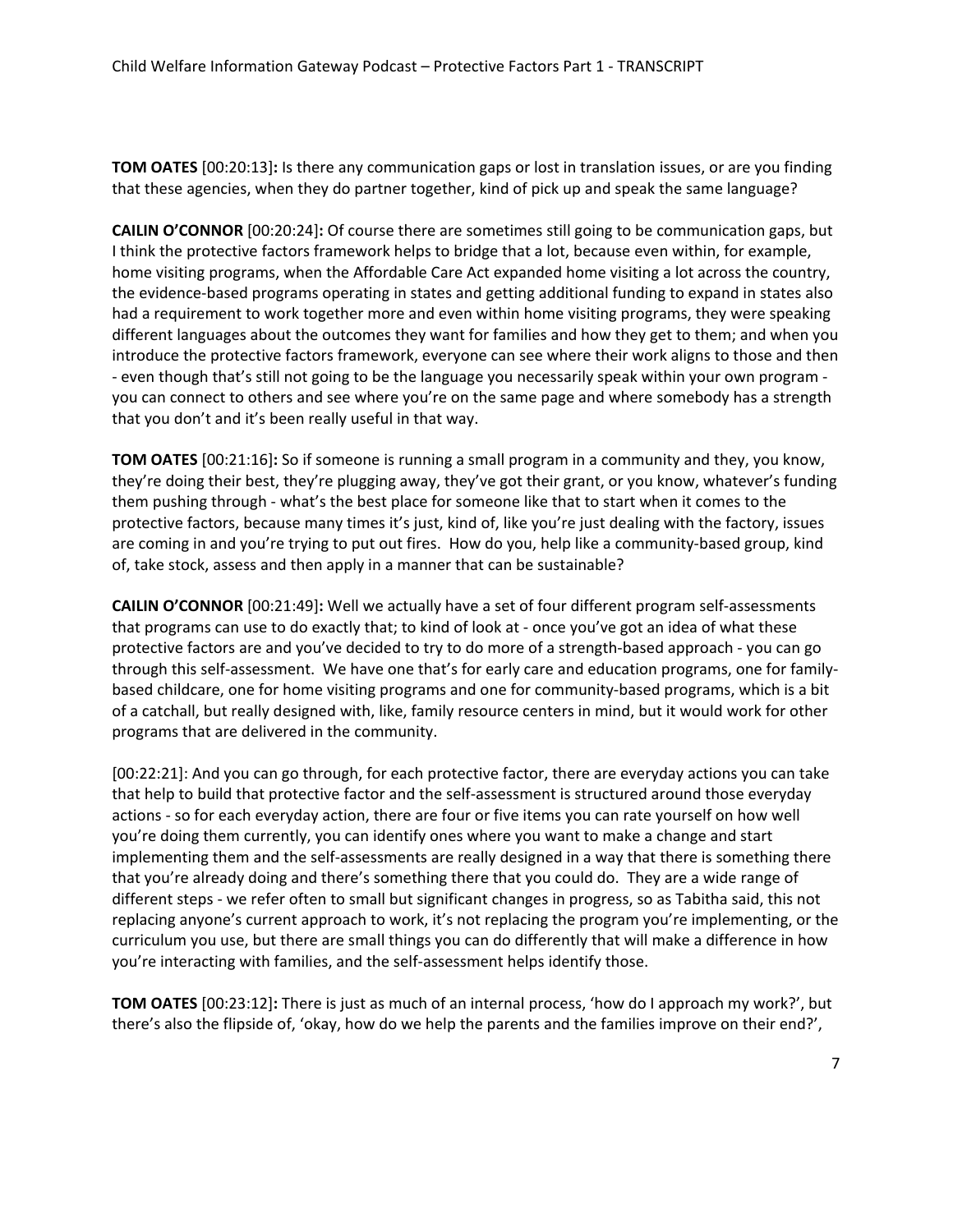supporting their own family? So I'll bring both of you here for this question - when you start talking and easy and tangible that they can use - what are you finding that are those helpful activities and and so there's this wonderful cycle of am I doing what is supportive and are they doing what is about what are the resources that professionals can then use with parents to help them recognize and then build their protective factors, are there some, I mean, you've got to give families something quick resources that are working?

 **CAILIN O'CONNOR** [00:23:58]**:** Well, I'll start. There are a couple of resources that I'll mention and then and how you're doing with these protective factors and how to take better care of yourself, and it's very universal language, I think it applies to any family. talk about a process that a lot of communities have used to engage parents. At CSSP, the majority of our materials really are written for professionals, they are about how do you change your practice to build these protective factors, but we did develop a brochure for parents about strong families, and, with some tune up tips for each of these protective factors about how to sort of check in on your own family

 some really interesting, sort of, definitely from a parent perspective, talking about each of these [00:24:34]: We also have our partners at the National Alliance of Children's Trust and Prevention Funds, they convene a group called the Alliance National Parent Partnership Council, and the parents on that group, who are volunteers from around the country, have been working through each protective factor and developing some handouts for parents, getting ideas from parents in their own networks about how do you, you know, increase your knowledge of child parenting development, and just boom, boom, boom, all these quotes from parents about how they do that and why it matters in their life. And just protective factors.

 time, it's a volunteer group that meets monthly, so they'll be developing them, probably over the rest of are using Parent Cafes or Community Cafes - these are two different approaches that share a lot in common. The idea is to bring people together for a guided conversation, it's informal but it has a [00:25:15]: So those, the resilience one is already out and the remaining four will be coming out over this year. The other thing that I want to mention is the Cafe Process. We have a lot of communities that structure to it that really helps people to connect with each other. It's structured around questions either - for the Parent Cafe model - there are questions that are directly related to each protective factor and you have a conversation in a small group about one protective factor, then you move to a different table, mix up your small groups, then you have another conversation with a small group about another question related to that protective factor; and you go around the room and you really connect on a very personal level and people love that.

 [00:26:15]: Parents typically will, we'll see parents who who participate in that at their child's school and then they go to their church and say, 'we have to do this'. So it sort of snowballs out into the another location because they just love it. It's a way to kind of cut through the small talk and get to the the playground and chat about really superficial things, right, and so the Parent Cafe is a way to get community, where people attend one and then they become a facilitator and then they host one at heart of some of the challenges of being a parent, which we're all carrying around and yet you stand at parents to talk about what makes your family strong and where do you need support, where do you find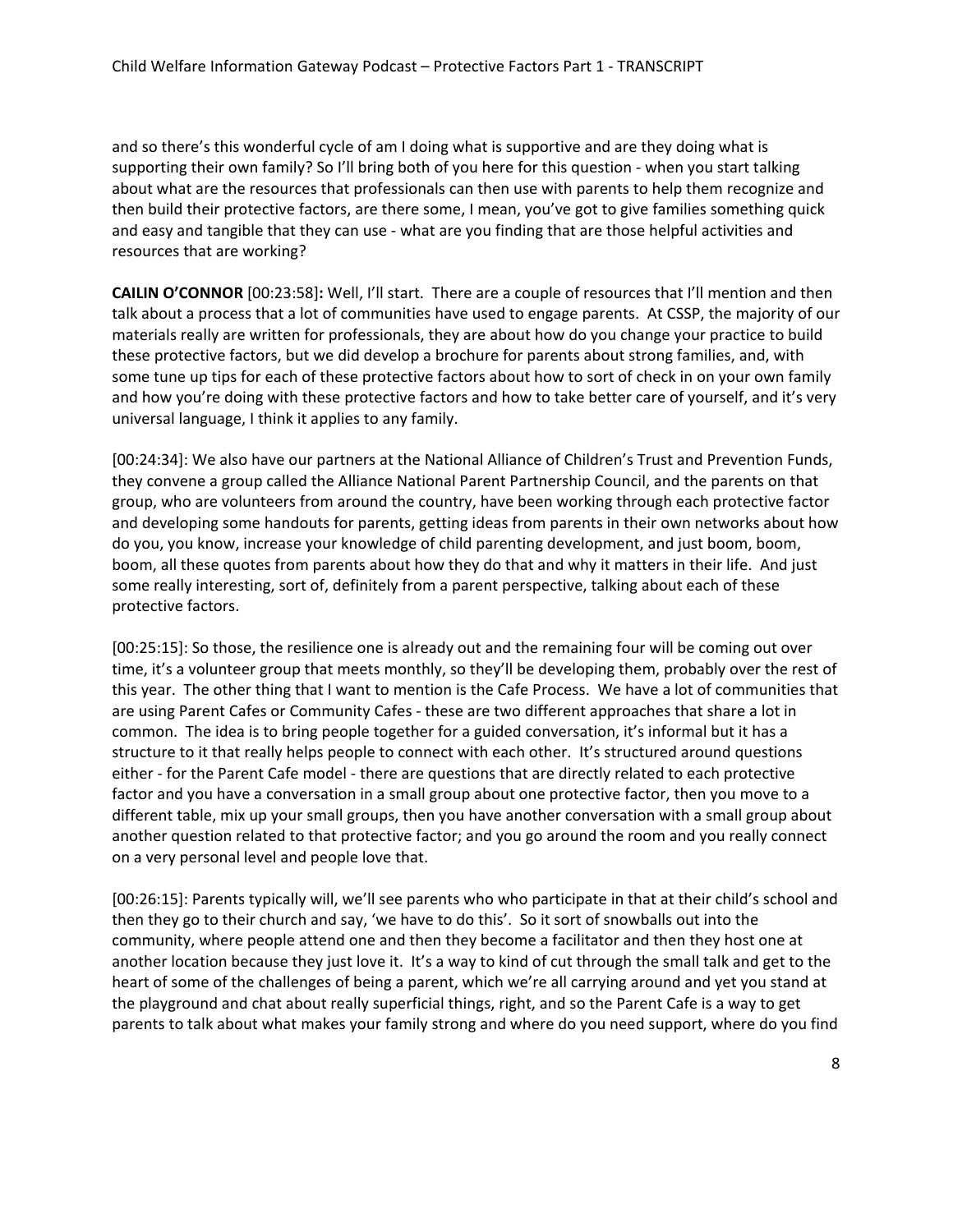support? And people make connections through that process, obviously, as well.

 **TOM OATES** [00:26:57]**:** That's got to be a great way just to also realize for the parents, for anyone, that you are finding for professionals to help parents really improve their skills and the protective when you share experiences like that, then you realize, you know, 'I'm not alone' and then you're open to suggestions and you're open to what works. So, Tabitha, on your end those actions and resources factors that they can control?

 **TABITHA KELLY** [00:27:32]**:** Sure. We actually shifted our parenting education classes to a protective factors framework focus. We recreated a class that would promote social connections, for example, not connections; it also serves as a safety net because there's another adult who is gearing up their knowledge of parenting and of child development and so that has been really, that's been really nice.<br>They share a meal together, we provide bus tokens and childcare for concrete supports. They share a meal together, we provide bus tokens and childcare for concrete supports. only is the parent invited to the class, but also their trusted partner or another relative in their home or in their network so that they could learn the same principles together. One, it obviously promotes social

 [00:28:20]: So those sorts of things. Our staff are utilizing tools that we already had at our disposal - for example, using an Ecomap to look at, to ask the parents and caregivers about their network so that they as, 'let's get in a car, go grocery shopping, to see how far we can stretch your budget and meal plan can utilize their own natural supports to a more maximum benefit. We've had staff do things as simple together so that you're not in a situation where you don't have food toward the middle of the month'.

 [00:29:02]: Developing self-care plans with a stressed out parent, 'what are you going to do when this next hurdle, what will help you to feel more resilient, to exercise greater self-care?', so we put those sorts of things in practice at the local level. And we also model behaviors with the parent. We may go to an IEP meeting and help the parent formulate the questions to ask, or ask them first and then role model some of that behavior so that they can then do that later themselves, when they're alone. We've also reached out to places of worship and community resources so that they can have more natural supports that will support them rather than the case manager, they can call a pastor in the middle of the night or their synagogue, whoever in their network that will extend that level of support.

 they can effectuate the protective factors framework. [00:30:02]: So there's some really concrete strategies that we use with parents and caregivers so that

 **CAILIN O'CONNOR** [00:30:11]**:** And I'd like to add to that because I think everything that Tabitha just to improve on and how they can do that - that's so much about going beyond the life of the case, right, that they're going to carry that forward. And one thing - a trap that, I think, a lot of child welfare systems fall into sometimes is setting goals for the parents - first of all setting goals for the parents, not class, check, do that, you're good. Well, what if you're not a classroom-type learner? What if you are what if you're a great parent and your problem is that you don't have enough resources to parent your described is so strength-based and so much engaging the parent in knowing, identifying what they need with the parent or having the parent set goals - but having goals that are about attending a parenting closed off to the information that's being shared in that class, what if it's not relevant to your life; or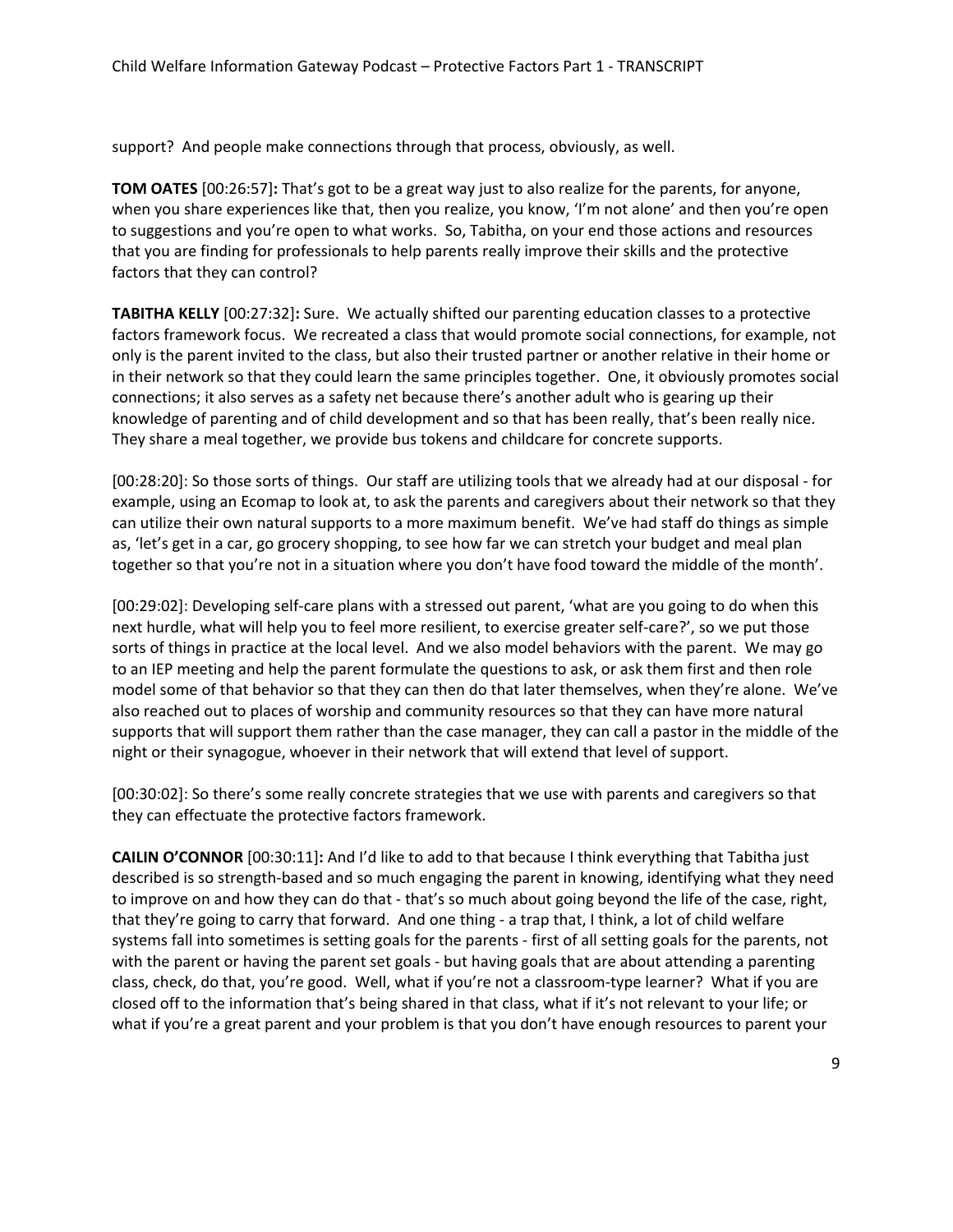children the way you need to?

 [00:31:07] So when you take a protective factors approach, you get so beyond just checking off the list that you went to this class - it's about how are we going to meet the needs that you have? And what resources do you need; how can we help you be prepared to get through the month after your case is closed without coming back through these doors? So I think that Tabitha's examples were really helpful for that and identify one of the pitfalls we can find in child welfare where we do see parents coming back over and over again because we've met their needs on a very superficial level.

 **TOM OATES** [00:31:42]: It's interesting to see how you're able to drill down and get the parent to be a them, you can't grab them by the hand and say, 'this is what you're going to do'; but it's almost that turn around and say, 'how are we going to get there together; how are we going to work forward?', and partner, and it just seems to be this overarching shift in understanding that you've got to not force it's pleasing for me to hear how we're always kind of taking that strength-based approach and moving forward to not only recognizing it, but almost applying it - getting others involved and reinforcing it along the way.

 [00:32:22]: I'm also really glad that we get to do two parts, because we're also able to talk about just then touching base with a community; but, in part two, as I'm going to tease this, we're really going to an agency? overarching on the protective factors, here, really working at the parent level - the micro level - and say about, okay, if you're thinking about making a change for an agency, we're going to pick Tabitha's brain, and Cailin as well, on how do you really influence this, or infuse this across the board, throughout

an agency?<br>[00:32:50]: So, Cailin O'Connor, Tabitha Kelly, I thank you for your time, I know we'll pick this back up in part two, guys, thank you so much.

 [00:32:59]: So if you go to the show notes for this podcast, which you can find on the Children's Bureau website, that's [acf.hhs.gov/cb](https://www.acf.hhs.gov/cb/) and go to the Capacity Building section, you'll find we've posted a few families experiencing stress. These are really great, easy to use tools to help train new staff, and for links for you. Specifically, some of the Center for the Study on Social Policy's Strengthening Families materials, on the Strengthening Families Approach and their Protective Factors Framework. Also in the notes, there's a direct link to the National Child Abuse Prevention Month's Protective Factors in Practice; this includes a series of vignettes that demonstrate how protective factors support and strengthen working directly with parents.

[00:33:44]: The Protective Factors in Practice, they're part of the Prevention Resource Guide, which also includes a section on working with families using the protective factors that includes deep descriptions of those factors and tips about how both workers and programs can help. You'll also find a link to the entire Prevention Resource Guide so you can download that for free.

 conversation with Cailin O'Connor and Tabitha Kelly. Specifically, we discuss implementing the [00:34:02]: So coming up in part two of our series on protective factors in child welfare, we continue the